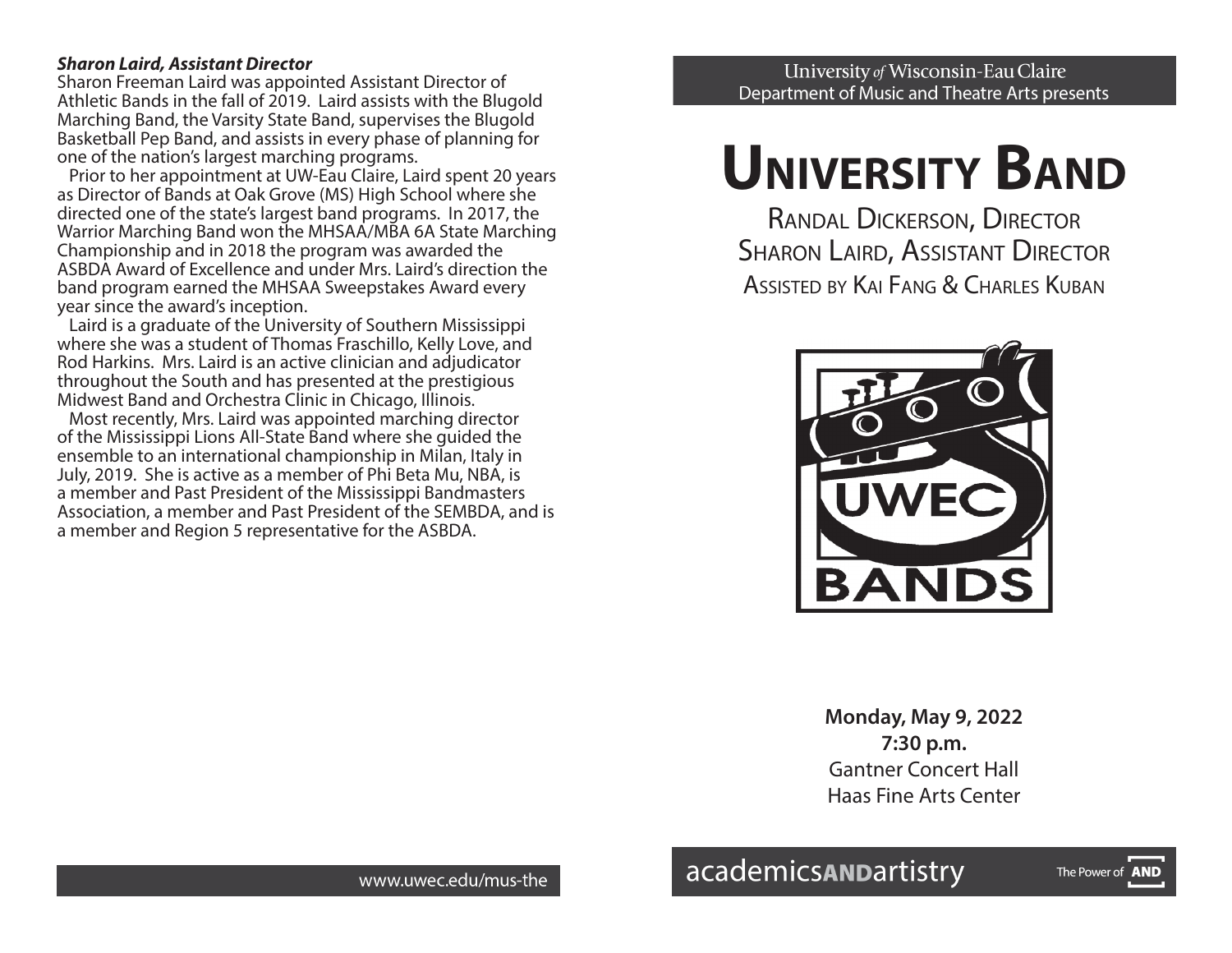# **Program**

**University Band** *Randal Dickerson, Conductor*

Esprit de Corps **Robert Jager** Robert Jager

(b. 1939)

"Nimrod" from the Enigma Variations Sir Edward Elgar

(1857-1934) (arr. Alfred Reed)

Italian Rhapsody Julie Giroux

(b. 1961)

Conducted by Sharon Laird

Rocketship! Kevin Day

(b.1996)

Conducted by Sharon Laird

On a Hymnsong of Philip Bliss **David Holsinger** 

(b. 1945)

NC-4 March **F.E. Bigelow** 

(1873-1929)

## *Randal Dickerson, Director*

Dr. Randal C. Dickerson is Professor of Music at UW-Eau Claire, where he teaches courses in instrumental music education, marching band procedures, supervises student teachers, and directs the University Band, Blugold Marching Band, and Blugold Varsity Band. In his 22 years at UW-Eau Claire, the Blugold Marching Band has been transformed from a 60-member ensemble that performed only on campus into a highly active 450+ member marching band that travels and performs around the world.

 A prolific arranger of marching band music, Dickerson maintains a busy travel schedule of adjudication and clinics in the U.S. and overseas. His arrangements are played by colleges and high schools around the country. He is an active consultant for high school band and orchestra educational travel and has guided countless educational groups on international experiences. Each year Dr. Dickerson conducts numerous clinics with bands and orchestras as a part of international cruise festivals, primarily in the Caribbean and in Europe.

 A firm believer in the value of an international component in education, Dickerson's own travels have taken him to 78 countries. Since 2008 Dr. Dickerson has organized, guided, and conducted the BMB in seven International Performance Tours to 14 countries on four continents, most recently to Australia and New Zealand in 2020. The eighth tour, this time to Central America and the Panama Canal will take place in January, 2023.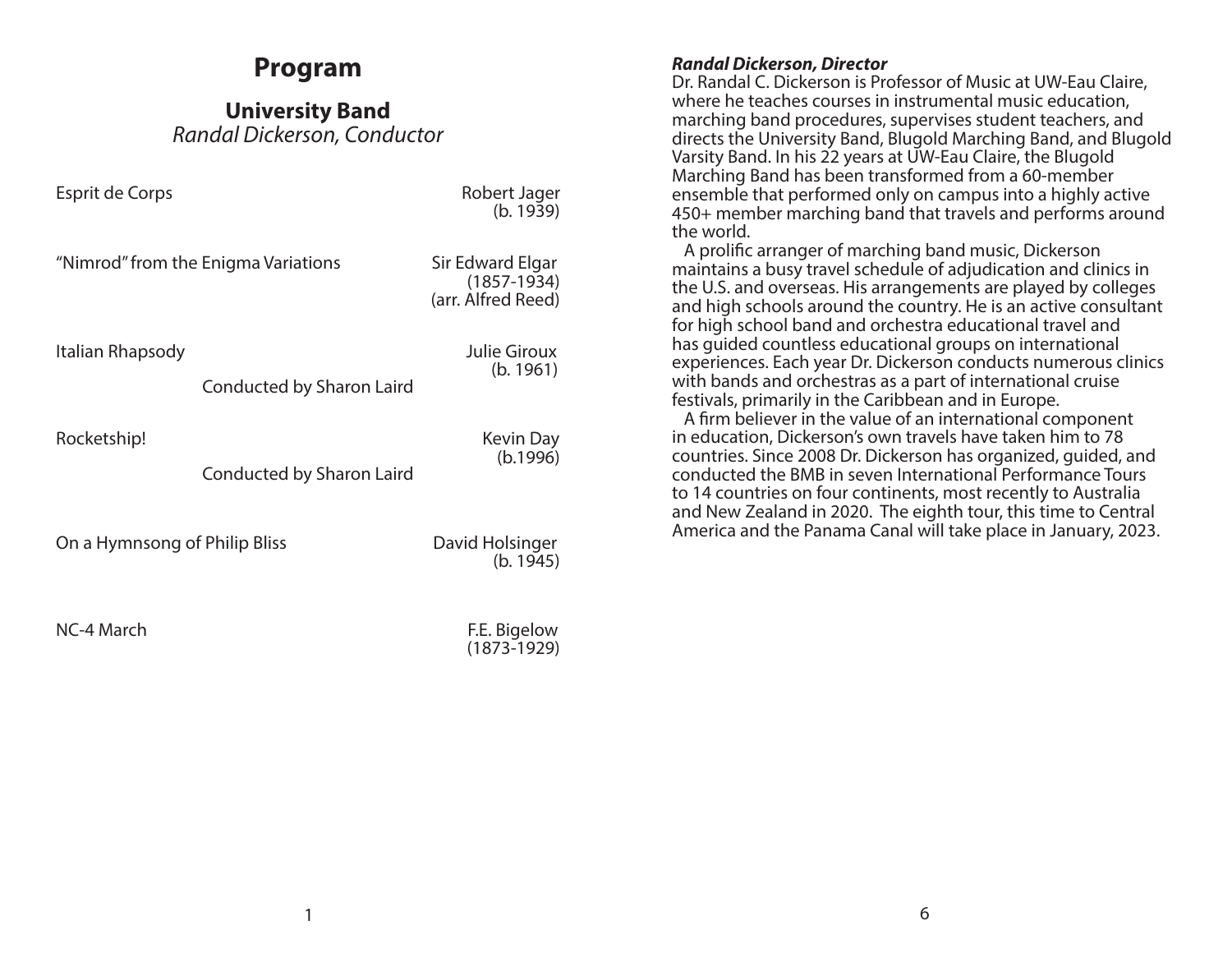## **University Band Personnel**

## *Program Notes*

#### *FLUTE*

Burns, Milo Cowden, Sydney Fraser, Katherine Friesth, Emma Hatfield, Hallie Ann Johnson, Rose Kaser, Theresa Koller, Katie McLean, Grace McMahon, Sarah Rein, Anna Sexton, Lexi Sinner, Jacob

#### *OBOE*

Ninmer, Paige Troke, Katherine Warwick-Mick, Tyler

#### *BASSOON*

Ewan, Mitchell

#### *CLARINET*

Betzler, Gabby Brewer, Nevaeh Cameron, Ellen Doss, Isabella Fedie, Lizzy Henke, Shelby Kasper, Maddie Kent, Michelle Koecher, Anja Konrardy, Kaitlyn Lundquist, Madeline Paltzer, Chloe Perreault, Miles Roessler, McKenna Rustin, Alexis Sellent, Bailey Stubbe, Olivia Thao, Mary

## *BASS CLARINET*

Rindfleisch, Grace

*ALTO SAX* Anderson, Alyssa Dawson, Siusan Hanson, Grace Herem, Haley Howard, Margaret Kjornes, Kelli Kokal, Sara Maternowski, Kacey McMichael, Erin Ravanelli, Nicole Rozga, Daniel Sances, Logan Schaefer, Megan Sullivan, Emily Tackett, Luke

#### *TENOR SAX*

Wangen, Chris

Hanke, Kyle King, Donovan Lawston, Lauren Rose, Margaret Shockman, Jake Studt, Kate Veal, Nicholas

# *BARI SAX*

Bradley, Grant

## *TRUMPET*

Cesena, Tyler Dixon, Sierra Dresen, Elana Flanagan, Evan Forslund, Aaron Gibbs, Tara Hall, Alivia Johnson, Rachel Kowalczyk, Bridget Lundgren, Carl Mastrangelo, Holly Miller, Renee Murphy, Morgan Nord, Kendall

Peterson, Lucas Prokott, Jax Rude, Kaz Schweitzer, Dillon Shue, Aaron Smith, Cole Tuma, Rachel Weiss, Andrew Wolf, Seth

#### *FRENCH HORN*

Ellison, Max Mattson, Jakob Redland, Amik White, Dylan

#### *TROMBONE*

Bjorklund, Luke Chmelik, Ryan Grossman, Lili Jacobs, Abbey Normington, Nathan Olson, Kai Seehafer, Penny Stenske, Martin Terry, Sam Vandergrinten,Tyler

#### *EUPHONIUM*

Wojtczak, Zechariah

## *TUBA*

Grimm, Sydney Leibsle, Brianna Miller, Nick Wood, Matt

#### *PERCUSSION*

Adsit, Madelyn Alderden, Micah Braend, Derek Hesselink, Grant Hinkel, Kyra Karls, Julia Kroschel, Ashleigh Lester, Quinn M

## **Esprit de Corps**

Based on The Marines' Hymn, this work is a kind of fantasymarch, as well as a tribute to the United States Marine Band, which group had commissioned the work. Full of energy and drama, the composition has its solemn moments and its lighter moments (for example, the quasi-waltz in the middle of the piece). The composer intends that this work should display the fervor and virtuosity of the Marine Band and the musical spirit and integrity of its conductor, Colonel John R. Bourgeois, for whom the initial tempo marking, "Tempo di Bourgeois," is named. Colonel John Bourgeois is a dramatic, spirited conductor who reflects the excitement of the music being played. When a tempo is supposed to be "bright" he makes sure it is exactly that. Because the tempo of Esprit de Corps is to be very bright, the marking just had to be "Tempo di Bourgeois!" –Windband.org

## **"Nimrod" from the Enigma Variations**

The Enigma Variations were written for orchestra in 1899 and bore the dedication "To My Friends Pictured Within." The theme and fourteen variations catapulted Elgar to international acclaim. The story is told of how Elgar, returning home after a long day of giving violin lessons, sat down to unwind at the piano and tinkered by improvising. His wife commented on one of the melodies that emerged, and out of that exchange was born the concept of fashioning the original melody ... as it might be played by some of their friends in their own style. In all, fourteen people and a dog are featured in the Variations. - Nikk Pilato

## **Italian Rhapsody**

Italian Rhapsody is a collection of Italian folk songs and a few operatic excerpts scored with Italian gusto! Solo clarinet opens this work with a certain Mafioso flair developing into a devious rendition of The Italian Wedding Song #2 (The Wedding Tarantella). Caderna, composed by A.D. Arcangelo, is presented in both an Italian street band and contemporary march style. Giacomo Puccini's La Boheme Quando m'en vo (Musetta's Waltz) makes an appearance as an accordion player serenading young lovers in the moonlight. The finale features Luigi Denza's Funiculi!